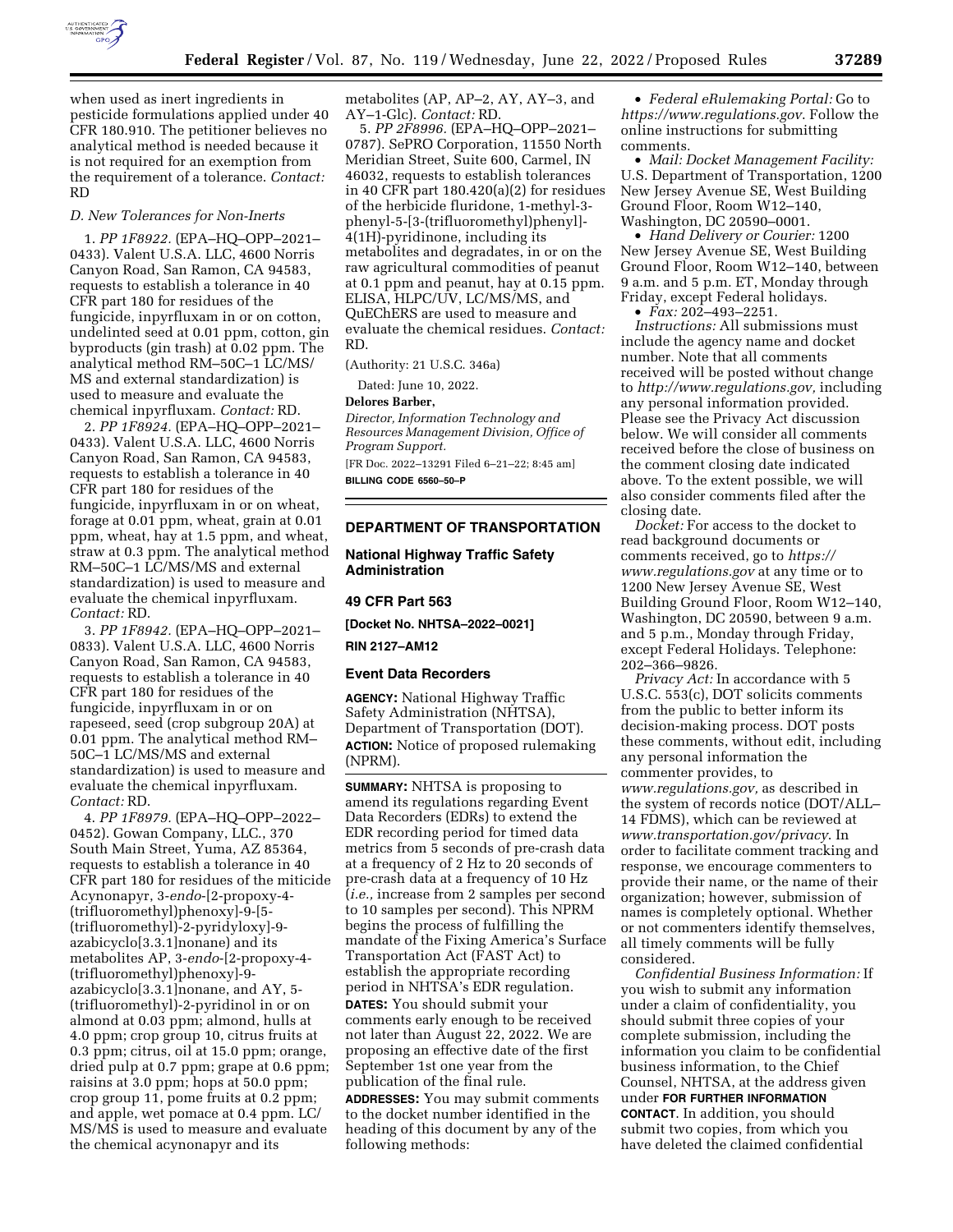business information, to the Docket at the address given above. When you send a comment containing information claimed to be confidential business information, you should include a cover letter setting forth the information specified in our confidential business information regulation (49 CFR part 512).

**FOR FURTHER INFORMATION CONTACT:** For technical questions, please contact Ms. Carla Rush, Office of Crashworthiness Standards, National Highway Traffic Safety Administration, 1200 New Jersey Avenue SE, Washington, DC 20590 (telephone: 202–366–1740, fax: 202– 493–2739). For legal questions, please contact Ms. Sara Bennett, Office of Chief Counsel, National Highway Traffic Safety Administration, 1200 New Jersey Avenue SE, Washington, DC 20590 (telephone: 202–366–2992, fax: 202– 366–3820).

# **SUPPLEMENTARY INFORMATION:**

## **Table of Contents**

#### I. Background

- A. Overview of Event Data Recorder Technology and Regulatory History
- B. The Fixing America's Surface Transportation Act
- C. Event Data Recorders Duration Study II. Proposal
	- A. Pre-Crash EDR Recording Duration
	- B. Pre-Crash EDR Recording Frequency
	- C. Benefits
	- D. Costs E. Lead Time
- III. Rulemaking Analyses and Notices

### **I. Background**

# *A. Overview of Event Data Recorder Technology and Regulatory History*

Event data recorders (EDRs) are devices that are used to record safety information about motor vehicle crashes immediately before and during a crash. The recorded information can aid crash investigators to assess the performance of specific safety equipment before and during a crash. This information can assist the agency and others with identifying potential opportunities for safety improvement in vehicles already on the road, as well as contributing to improve future vehicle designs and more effective safety regulations. This information could also aid first responders in assessing the severity of a crash and estimating the probability of serious injury in vehicles equipped with Advanced Automatic Crash Notification (AACN) systems and can improve defect investigations and crash data collection quality. (See the 2006 final rule establishing the EDR regulation (discussed below) for further details. (71 FR 50998.)

In August 2006, NHTSA established 49 CFR part 563 (part 563), which sets forth requirements for data elements, data capture and format, data retrieval, and data crash survivability for EDRs. (71 FR 50998.) Part 563 does not mandate that vehicles have EDRs, but is instead an ''if equipped'' standard that applies only to light vehicles required to have frontal air bags that a manufacturer chooses to voluntarily equip with EDRs.1 Part 563 ensures that all EDRs subject to the regulation capture the same core set of data elements in a crash, standardizes the parameters (format, duration, etc.) of captured data elements, and sets minimum requirements for data survivability.2 Part 563 further requires that manufacturers of vehicles with EDRs that are subject to part 563 make commercially available a tool for the purpose of imaging 3 the data collected by the EDR.

Tables I and II of part 563 list the various data elements that are covered under the standard. Table I lists data elements that all EDRs subject to part 563 are required to record, along with the recording interval (duration) and sampling frequency. Table II lists data elements that EDRs subject to part 563 are not *required* to record, but that are subject to part 563 *if* they are recorded. Table II also provides the recording interval (duration) and sampling frequency for each listed data element. In addition, all data elements in Tables I and II must be reported according to the range, accuracy, and resolution in Table III. As is relevant to this rulemaking, several data elements in both Table I and Table II must be captured for a duration of 5 seconds prior to the crash (speed, engine throttle, service brake, engine RPM, ABS activity, stability control, steering input). NHTSA established this 5 second duration because the agency concluded that it would be long enough to ensure the usefulness of the data in crash reconstruction while also

2Part 563 requires EDR data to survive the crash tests in FMVSS Nos. 208, ''Occupant crash protection,'' and 214, ''Side impact protection.''

3For the purposes herein, we are using the term ''imaging'' to refer to the process by which data are retrieved from an EDR. When imaging the data on an EDR, the original data set remains intact and unchanged in the memory banks of the EDR.

minimizing the risk that the data capture process would over-tax the EDR's microprocessor, which could cause a malfunction that could lead to a loss of data.4

Part 563 became fully effective on September 1, 2012. The agency estimates that 99.5 percent of model year 2021 passenger cars and other vehicles with a gross vehicle weight rating (GVWR) of 3,855 kilograms (kg) (8,500 pounds) or less have part 563 compliant EDRs.5

## *B. The Fixing America's Surface Transportation Act*

Section 24303 of the Fixing America's Surface Transportation Act (FAST Act), Public Law 119–14 (Dec. 4, 2015), requires NHTSA to conduct a study ''to determine the amount of time event data recorders installed in passenger motor vehicles should capture and record for retrieval [of] vehicle-related data in conjunction with an event in order to provide sufficient information to investigate the cause of motor vehicle crashes,'' and to submit a report containing the findings of this study to Congress. Further, within two years of submitting this report to Congress, NHTSA ''shall promulgate regulations to establish the appropriate period during which event data recorders installed in passenger motor vehicles may capture and record for retrieval vehicle-related data to the time necessary to provide accident investigators with vehicle-related information pertinent to crashes involving such motor vehicles.''

As discussed in detail in section C below, NHTSA completed the Event Data Recorders Duration Study required by Section 24303. On September 28, 2018, NHTSA submitted a Report to Congress summarizing the results of the study to the House Committee on Energy and Commerce and the Senate Committee on Commerce, Science, and Transportation.6 This NPRM begins the process of promulgating regulations to establish appropriate EDR data recording durations as mandated under the FAST Act.

<sup>1</sup> In 2012, NHTSA proposed to convert part 563's ''if equipped'' requirements for EDRs into a new Federal Motor Vehicle Safety Standard (FMVSS) mandating the installation of EDRs in most light vehicles. The NPRM did not propose making any changes to the current EDR regulation's performance requirements, including those for the required data elements (77 FR 74145). In 2019, NHTSA withdrew this proposal due to the near universal installation of EDRs on light vehicles (84 FR 2804).

<sup>4</sup>NHTSA had originally proposed an 8-second duration in the NPRM. 69 FR 32942 (June 14, 2004). However, NHTSA decided to reduce the duration in response to public comments. 71 FR 51020 (Aug. 28, 2006).

<sup>5</sup> In the 2012 NPRM it was estimated that about 92 percent of model year 2010 light vehicles had some EDR capability.

<sup>&</sup>lt;sup>6</sup> National Highway Traffic Safety Administration. (2022, March) Results of event data recorders precrash duration study: A report to Congress (Report No. DOT HS 813 082A).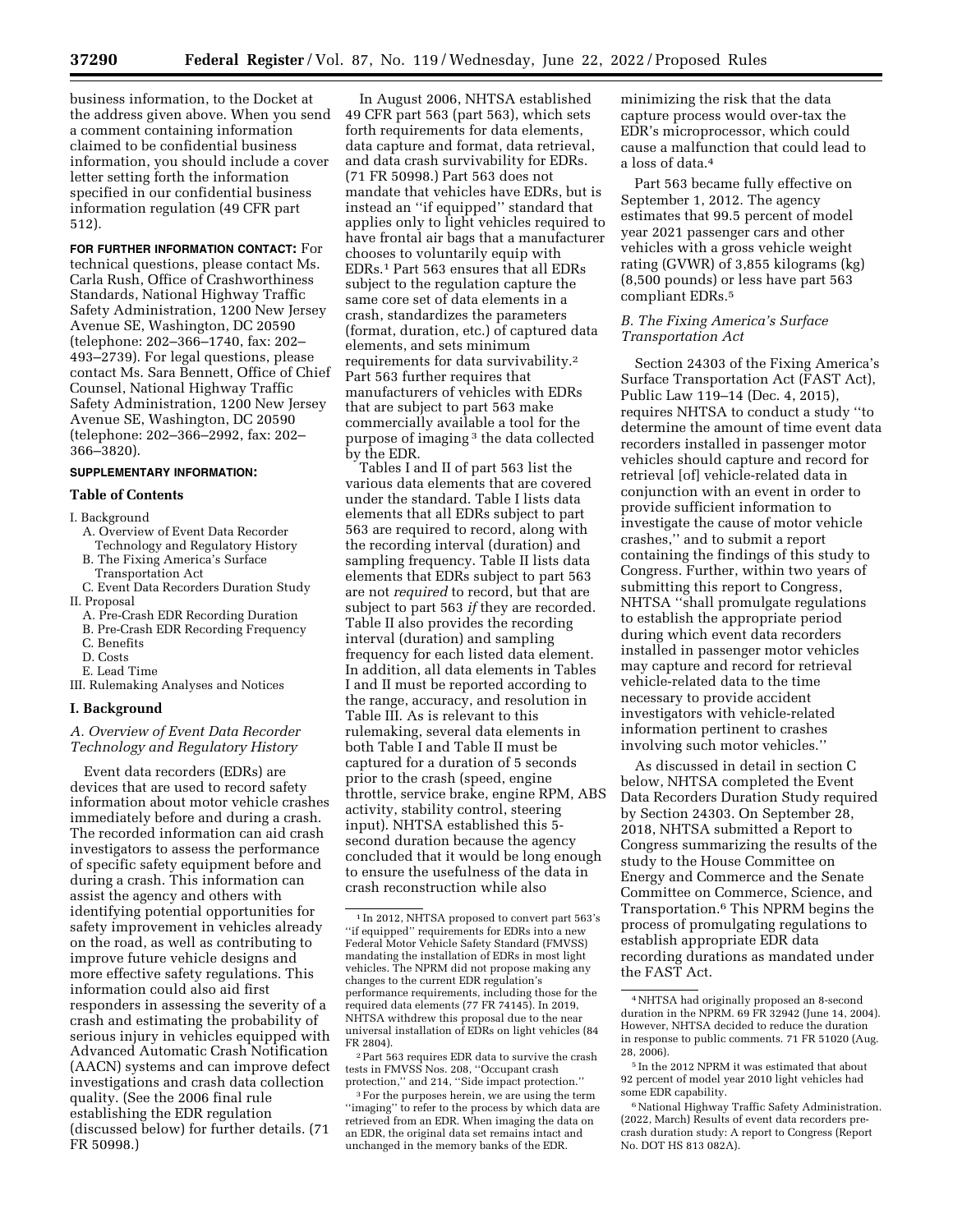# *C. Event Data Recorders Duration Study*

To meet the agency's obligations under Section 24303 of the FAST Act, NHTSA contracted with researchers at Virginia Polytechnic Institute and State University (Virginia Tech) to conduct a study to determine the recording duration that would be necessary for EDRs to provide sufficient vehiclerelated data to investigate the cause of motor vehicle crashes (the ''EDR Duration Study'').7 Because crash investigators must understand the events leading up to a crash to determine crash causation, the EDR Duration Study sought to determine the necessary recording duration to encompass a vehicle's relevant maneuvers for three crash types that could benefit from more than 5 seconds of pre-crash recording time: rear-end, intersection, and road departure crashes.8 For all three of these crash types, the study hypothesizes that it is necessary to capture the initiation of crash avoidance maneuvers by the driver, if any, to better determine causation. The specific crash avoidance maneuvers examined in the study were the driver's release of the accelerator, and the initiation of pre-crash braking and evasive steering. In addition, for intersection crashes, it is also necessary to capture vehicle data for the duration that the vehicle is approaching and traversing an intersection, since intersection crashes often have complex causes that extend back further than when the driver begins making crash avoidance maneuvers (*e.g.,* a rolling stop at the stop sign or any indication of erratic driving during the approach).

The EDR Duration Study was conducted in two phases. Phase I provided an estimate of how often EDRs fail to record a sufficient duration of pre-crash data; however, this analysis did not provide insight into what duration beyond 5 seconds of pre-crash data is needed to capture crash causation. The emphasis in Phase II was on using driver actions in normal driving to determine the complete duration of driver pre-crash actions.

Phase I used cumulative distributions of the EDR data pulled from NHTSA's National Automotive Sampling System Crashworthiness Data System (NASS– CDS) database 9 10 to estimate how

frequently the current 5-second EDR duration requirement failed to capture the initiation of pre-crash driver maneuvers in rear-end, intersection, and road departure crashes. The Phase I study also estimated how frequently the 5-second duration did not capture the vehicle's approach and traversal phase of an intersection or road departure.11 The results of Phase I helped establish the need for an increase in the EDR recording duration by proving the inadequacy of the 5-second recording duration.

For Phase II of the EDR Duration Study, researchers used data from two previously conducted naturalistic driving studies (NDS) to understand the complete duration (5 seconds or longer) of driver pre-crash actions and estimate the recording duration that would be necessary to capture the initiation of these actions in the same three types of crash scenarios examined in Phase I.12

## 1. Phase I Study

The purpose of the Phase I study was to determine the frequency with which EDRs with a 5-second recording duration fail to record a sufficient duration of pre-crash data to determine crash causation for rear-end,13 intersection, and roadway departure crashes. Using EDR data pulled from NHTSA's NASS–CDS database from 2000–2015,14 Phase I researchers examined 1,583 raw cases. Of these cases, 329 were rear-end crashes, 839

<sup>10</sup>The National Motor Vehicle Crash Causation Study (NMVCCS) was also analyzed, but due to the small sample size distributions of pre-crash maneuvers were not conducted. However, the NMVCCS dataset was analyzed to determine the frequency of vehicle malfunctions in crashes, and none of the 50 vehicles in the final dataset were reported as having a vehicle malfunction by the onsite investigator.

<sup>11</sup> Intersection traversal time is not directly measured by a vehicle's EDR; researchers calculated traversal time for this study by reconstructing crash events.

12The two studies used were a 100-Car NDS conducted by Virginia Tech Transportation Institute [Neale, V.L., Klauer, S.G., Knipling, R.R., Dingus, T.A., Holbrook, G.T., and Petersen, A. (2002) The 100-Car Naturalistic Driving Study, Phase 1— Experimental Design. (DOT Report HS 809 536) Washington, DC: National Highway Traffic Safety Administration], and the Second Strategic Highway Research Program (SHRP–2) NDS conducted by the Transportation Research Board of The National Academies, [Hankey, J.M., M.A. Perez, and J.A. McClafferty. Description of the SHRP 2 naturalistic database and the crash, near-crash, and baseline data sets, Task Report, Virginia Tech Transportation Institute, Blacksburg, VA, 2016].

13For rear-end crashes the striking vehicle was examined.

were intersection crashes, and 415 were road departure crashes. Based on these cases, researchers found that the current 5-second recording duration required under part 563 failed to capture the initiation of driver crash avoidance maneuvers for a certain percentage of all three selected crash types. These findings are good indications that a 5-second pre-crash recording duration is inadequate if the goal is to capture the complete pre-crash time history principally the driver's pre-crash behavior—so that NHTSA, crash investigators, and manufacturers can better understand the crash causation.

To determine whether the EDR had captured an entire crash event, Phase I researchers examined the status of the available EDR pre-crash data elements vehicle's accelerator pedal, service brakes, and steering angle—over the course of the 5 seconds of data. The initiation of the crash event would be indicated by the release of the accelerator pedal, the initiation of braking, or a change in the steering angle from zero degrees. Again, cumulative distributions of the data were used to determine the percentage of crashes where the initiation of the driver's pre-crash maneuver falls outside the 5-second pre-crash recording duration.

For rear-end crashes, the Phase I researchers found that the current 5 second EDR recording duration failed to capture 9% of accelerator pedal releases, 35% of pre-crash braking initiations, and 80% of evasive steering initiations. For intersection crashes, the 5-second recording duration failed to capture 4% of accelerator pedal release instances, 35% of pre-crash braking initiations, and 64% of evasive steering initiations. In addition, it did not capture 13% of initial intersection boundary crossings.15 Finally, for road departure crashes, the 5-second recording duration failed to capture 8% of accelerator pedal releases, 35% of pre-crash braking initiations, and 88% of evasive steering initiations. However, the analysis of road departure traversal time shows that, in nearly all road departure events, the time period between initial road departure to final rest was less than 5 seconds, which indicates that the pre-crash maneuvers that were not recorded by the 5-second duration likely took place before the vehicle went off-road. Table 1 below summarizes the Phase I findings.

<sup>7</sup>Chen, R.J., Tatem, W.M., & Gabler, H.C. (2022, March) Event data recorder duration study (Appendix to a Report to Congress. Report No. DOT HS 813 082B). National Highway Traffic Safety Administration.

<sup>8</sup> Ibid. Phase I did not analyze lane departure behavior prior to a road departure crash.

<sup>9</sup>NASS–CDS was utilized because it contains over 9,000 EDR downloads. NASS–CDS sampling

weights were used in the calculations unless

<sup>14</sup>Up until 2015, NASS was comprised of two probability sampling systems: the General Estimates System (GES) and CDS. Then in 2016, the Crash Investigation Sampling System (CISS) replaced the CDS.

 $^{\rm 15}\!$  Intersection boundaries were used as a reference point to divide the approach and traversal phase of an intersection (*e.g.,* the edge of the stop bar or cross walk marking closest to the center of the intersection was used as the boundary).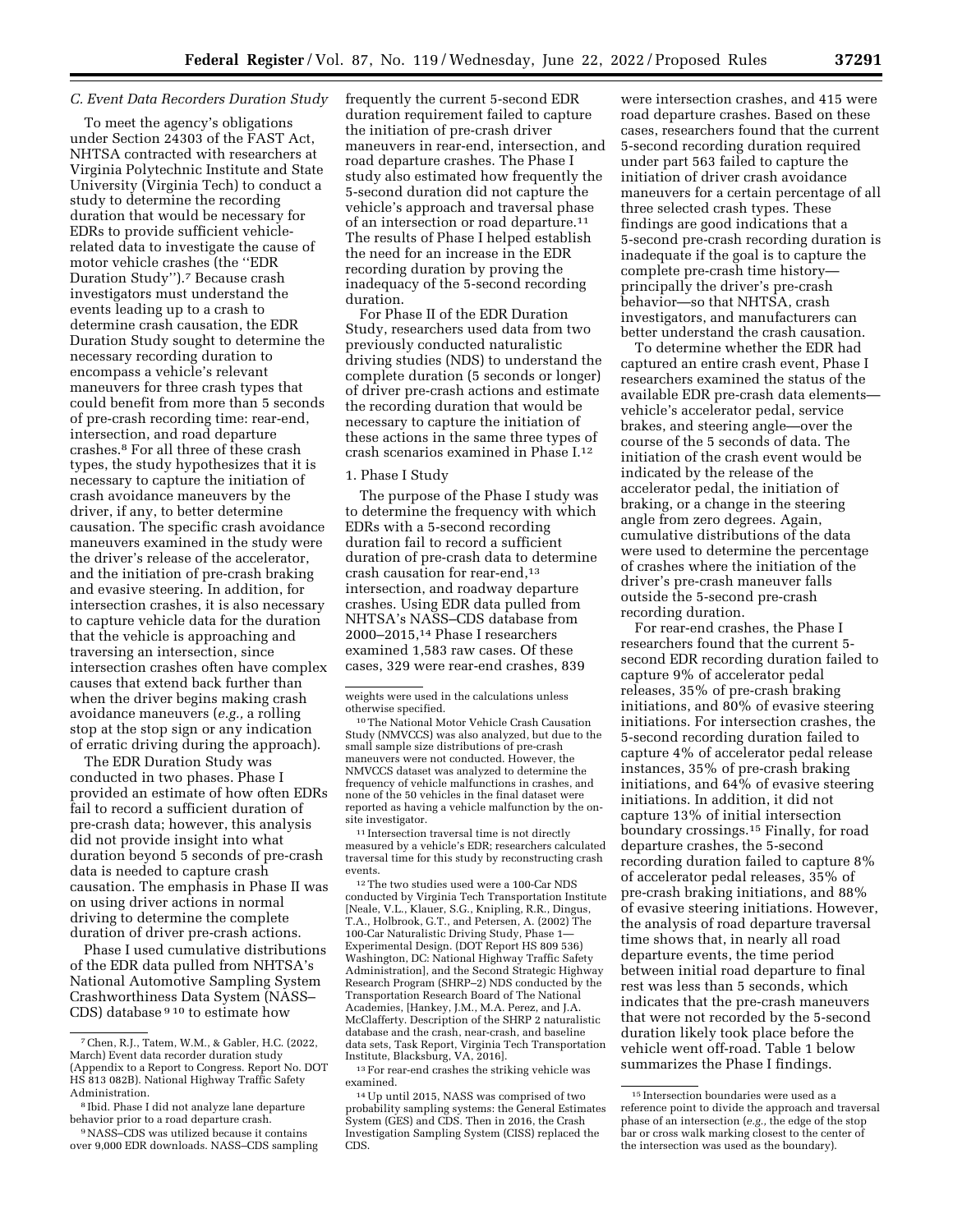TABLE 1—PERCENTAGE OF EVENTS FOR WHICH 5 SECONDS OF EDR RECORDING DURATION WAS INSUFFICIENT FROM NASS–CDS

| Driver pre-crash maneuver            | EDR failed to record<br>maneuver initiation<br>(percent) |
|--------------------------------------|----------------------------------------------------------|
| Rear-End:<br>Braking Input           | 35%<br>80                                                |
| Intersection:<br>Road Departure:     | 35<br>64                                                 |
| Braking Input<br>Accelerator Release | 35<br>88                                                 |

Based on these findings, the EDR Duration Study concluded that in many cases, the 5-second recording duration may not be sufficient to determine the factors that led to the crash or the precrash actions taken by the driver to avoid the collision, meaning that EDRs currently would not always provide investigators crash-related information that could assist in the determination of crash causation.

#### 2. Phase II Study

The purpose of the Phase II study was to determine an appropriate EDR recording duration to provide crash investigators with sufficient data to determine crash causation. NDS data were analyzed to understand the complete duration (5 seconds or longer) of driver pre-crash actions in car following, intersection traversal, and lane departure crashes. The Phase II study used data from two previously conducted naturalistic driving studies: a 2002 100-Car study conducted by Virginia Tech, and the 2016 Second Strategic Highway Research Program (SHRP–2) NDS conducted by the Transportation Research Board of The National Academies.16 To estimate the recording duration needed to capture the initiation of a crash event, the Phase II researchers analyzed near-miss driving events as proxies for actual crash avoidance driving maneuvers that were analyzed in the Phase I study.17 The main finding in Phase II of the study was that 20 seconds of pre-crash data would encompass the 90th percentile recording duration required

for the three crash modes and the crash avoidance maneuvers analyzed. A ''90th percentile recording duration'' means that, based on the cumulative distributions for all three crash modes and crash avoidance maneuvers analyzed, a minimum of 20 seconds of pre-crash data recording is necessary to investigate crash causation, as this period captures the driver pre-crash actions in 90% of the dataset.18

To determine the recording duration needed to capture rear-end crashes, the Phase II researchers examined the duration of ''car following'' braking events from the 100-car NDS. By looking at the time duration between the start of the braking event (*i.e.,* when the driver applies the brake) and the vehicle's closest approach to the lead vehicle, the Phase II researchers were able to approximate the duration of a rear-end crash event. The results were different depending on whether the lead vehicle was stopped or travelling (*e.g.,* events with stopped lead vehicle are associated with longer time to closest approach). The findings in the study are that for braking events with a stopped lead vehicle, the median was 4.5 seconds and the 90th percentile time to closest approach 19 was 12.3 seconds. The SHRP–2 dataset was also used to characterize driver pre-crash behavior in striking rear-end crash events. The approach was to use striking rear-end crash events from the SHRP–2 NDS to provide a threshold to determine the required time duration to fully capture

driver pre-crash behavior.20 The analysis of rear-end crashes in the SHRP–2 NDS resulted in 90th percentile distributions of final accelerator release, brake initiation, and evasive steering durations of 12, 10, and 3 seconds, respectively.21

To determine the recording duration needed to capture intersection crashes, the Phase II researchers examined the time duration for drivers to approach and traverse through an intersection during normal driving.<sup>22</sup> This analysis used the 100-Car NDS data, and found that the current EDR pre-crash recording time of 5 seconds captures less than 1 percent of the total intersection event time. The results of this analysis support that a recording time of 15 seconds would capture approximately 50 percent of the total intersection event time, and 18.6 seconds would capture 90 percent.23 The proposed recording

<sup>21</sup> Final accelerator release was calculated as the time point prior to impact, where impact is time 0, when the driver releases the accelerator (accelerator status ''0'') for the final time. Final brake initiation was calculated as the time point prior to impact when the driver depresses the brake pedal. Time of evasive steering initiation was calculated as the time point prior to impact when the driver's steering rate equaled or exceeded 500°/s for the first time. These metrics were not collected in the 100 car NDS.

22The sequence of driver actions leading to and resulting in an intersection collision can be divided into four phases: the approach phase, the traversal phase, any evasive action, and finally the impact. For almost all intersection crash types, the driver actions which lead to the crash, *e.g.* running a red light, occurred during the approach phase. In most crashes once in the intersection, the error has already been committed. If an EDR can capture the approach phase of an intersection crash then the entire crash will be captured. However, EDRs, which record the time of transition between the approach and traversal phase, can capture stop sign running, rolling stops, and red-light running.

23Cumulative distributions for the approach, traversal, and total times were analyzed for each traffic control device type, approach action, traversal action, and lane size.

<sup>16</sup>A naturalistic driving study is a research method that involves equipping vehicles with unobtrusive cameras and instrumentation to record real-world driver behavior and performance.

<sup>17</sup>Phase II of the study assumed that the driver's behavior in near-miss driving events would correlate to actual crash avoidance driving maneuvers.

<sup>18</sup>This duration is influenced heavily by the inclusion of intersection crashes. Without the inclusion of intersection crashes 12.3 seconds of data would encompass the 90th percentile recording duration for rear-end and road departure crashes.

<sup>19</sup>The time to closest approach is calculated as the time between driver brake applications to time when the instrumented vehicle is at the closest longitudinal distance with respect to the lead vehicle.

<sup>&</sup>lt;sup>20</sup> SHRP–2 data were used to better capture the diversity of driver behavior nationwide.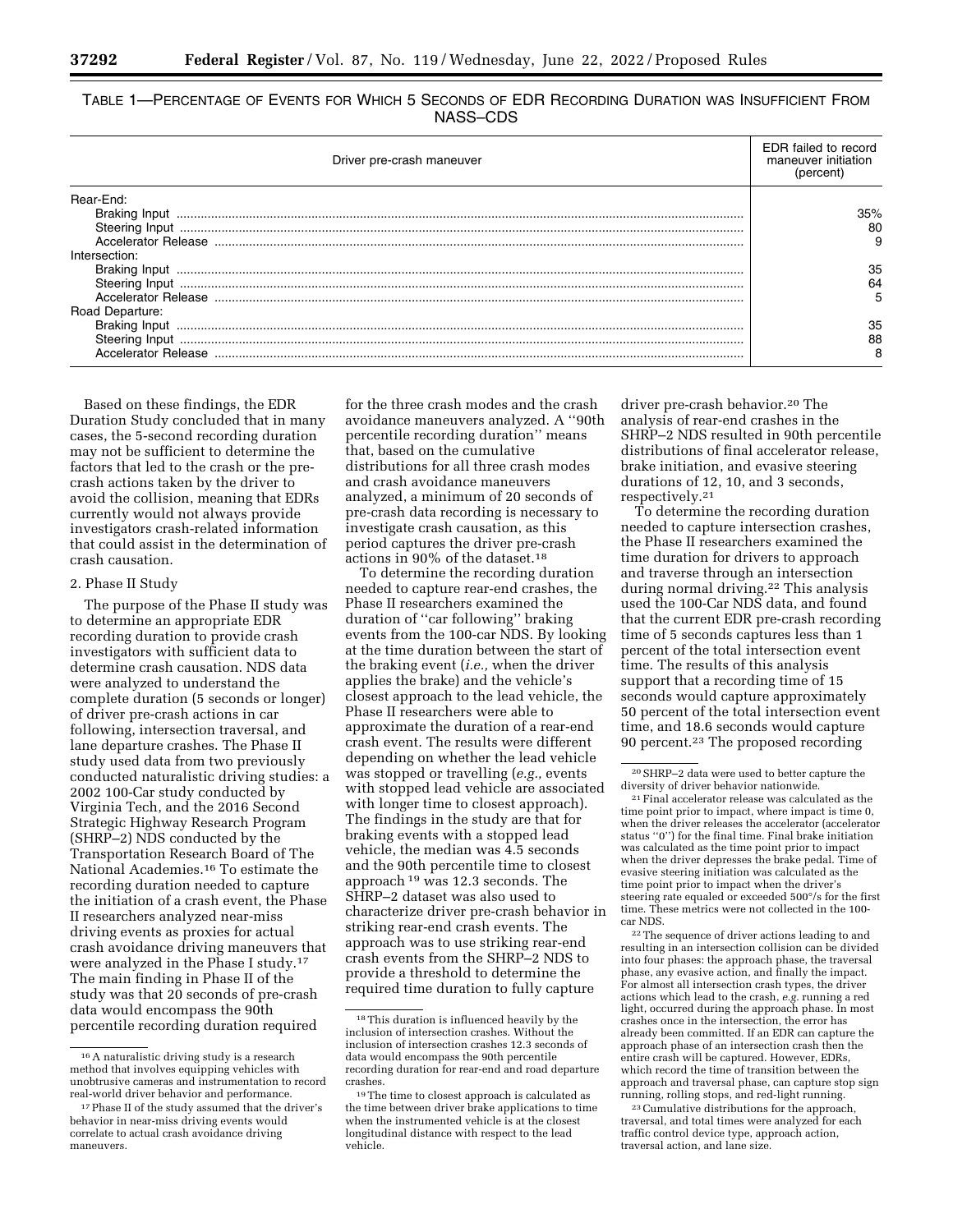time of 20 seconds would capture approximately 99 percent of the total intersection event time.

To determine the recording duration needed to capture road departure crashes, the Phase II researchers examined ''lane excursion'' events (*i.e.,*  minor lane departures which occur as a result of normal lane keeping behavior that do not result in crashes) in the 100-

Car NDS. The duration of a lane excursion event was calculated as the time from the moment a vehicle began to drift, depart the lane, to the time when the vehicle fully recovers back within the lane lines. The finding of the study was that the median duration of all lane excursion events was about 3.2 seconds, and the 90th percentile of the distribution was 6 seconds. The analysis

of 14 road-departure crashes in SHRP– 2 NDS showed that the median accelerator pedal release time to road departure was 23 seconds, the median brake application was at 1.9 seconds after road departure, but as early as 21 seconds prior to road departure.<sup>24</sup>

Table 2 summarizes the pertinent Phase II findings:

# TABLE 2—SUMMARY OF TYPICAL DRIVER MANEUVER TIME

| Duration of driver action<br>(seconds) |                 |  |
|----------------------------------------|-----------------|--|
| 50th percentile                        | 90th percentile |  |
|                                        | 12.3            |  |
| $12.6 - 15.1$                          | $2516.0 - 18.6$ |  |
| 3.2                                    | 6.0             |  |
|                                        | 4.5             |  |

\* Lane excursion events were examined in the 100-car NDS.

## **II. Proposal**

# *A. Pre-Crash EDR Recording Duration*

Widespread deployment of EDRs offers an opportunity to use EDR data to assist in the determination of crash causation and better understand driver pre-crash behavior. EDRs can provide a comprehensive snapshot of the driver inputs in the seconds prior to a crash (*e.g.,* acceleration, brake application, and steering inputs).

Pursuant to Section 24303 of the FAST Act, and in light of the conclusions of the EDR Duration Study, NHTSA is proposing to extend the EDR recording duration for timed data elements from 5 seconds of pre-crash data to 20 seconds.

As noted above, Phase I of the EDR Duration Study found that, in a substantial percentage of crashes in which the EDR is triggered, the currently required 5-second recording duration was insufficient to record important information that would assist investigators with crash reconstruction, such as the initiation of crash avoidance driving maneuvers, *e.g.,* pre-crash braking. Phase II of the EDR Duration Study found that 20 seconds of precrash data would encompass the 90th percentile recording duration required

25Note the range of time shown for intersection was derived from intersections with different

for the three crash modes and the crash avoidance maneuvers analyzed.

The EDR Duration Study has determined that the 5-second recording duration is a limitation of current EDRs for the purposes of investigating crash causation. To assist investigators and vehicle manufacturers in determining crash causation, the research indicated that the EDR needs to be able to capture the driver's pre-crash behavior. The study found that a better understanding of the driver's pre-crash behavior will also assist in the evaluation of emerging crash avoidance systems (*e.g.,* lane departure warning, lane keeping assist, forward collision avoidance, automatic emergency braking, and intersection safety assistance systems).26 Based on the study, it appears that extending the EDR recording duration to 20 seconds would help ensure that critical precrash data are captured. Therefore, based on the conclusions of the EDR Duration Study, NHTSA believes it is reasonable to propose requiring a minimum of 20 seconds of pre-crash data.

Further, this proposal is also based on information NHTSA has learned from its defects investigation experience that EDR data can be used to assist the agency in assessing whether the vehicle

was operating properly at the time of the event, or to help detect undesirable operations. For example, in March 2010, NHTSA began to obtain data from Toyota EDRs as part of its inquiry into allegations of unintended acceleration (UA), and as a follow-up to the recalls of some Toyota models for sticking and entrapped accelerator pedals. The Toyota unintended acceleration study helped determine the root cause of each crash.27 For NHTSA, this served as affirmation of the significant value that EDR pre-crash data can have.

Finally, we believe a 20 second precrash recording duration is feasible. We are aware that, previously, several manufacturers' EDRs recorded pre-crash data in excess of the minimum time intervals required in part 563. For example, a 2007 Ford was shown to have reported over 25 seconds of data (23.6 seconds pre-crash and 1.6 seconds post-crash) on five separate data elements, at a frequency of 5 data points per second (5 Hz).<sup>28</sup> This includes all three required Table I elements and two optional Table II elements. We are seeking comment on the need and practicability of increasing the pre-crash recording duration.

<sup>24</sup>Both lane and road departures were analyzed, because, while most normal lane excursions do not result in crashes, lane excursions can lead to road departure crashes if the driver does not initiate corrective measures in time. Therefore, a characterization of normal lane excursions duration provides a baseline to establish sufficient EDR recording duration in order to capture driver lane keeping behavior prior to road departure crashes.

number of lanes. The lower bound represents time for 2-lane intersections while the upper bound for 7-lane intersections.

<sup>26</sup>We note that, although SAE has specifications on them and some vehicle manufacturers have started to record crash avoidance EDR data elements, there are no required or optional EDR data elements specific to these crash avoidance technologies. However, knowing the status of required data elements such as service brake application and accelerator pedal percent and

optional data elements such as steering input, will assist in understanding the performance of these technologies.

<sup>27</sup>NHTSA Report No. NHTSA–NVS–2011–ETC, ''Technical Assessment of Toyota electronic Throttle Control (ETC) Systems,'' January 2011.

<sup>28</sup>NHTSA, Special Crash Investigation No. IN10013. *[https://crashviewer.nhtsa.dot.gov/nass](https://crashviewer.nhtsa.dot.gov/nass-sci/GetBinary.aspx?Report&ReportID=804261920&CaseID=804261915&Version=-1)[sci/GetBinary.aspx?Report&ReportID=804261920&](https://crashviewer.nhtsa.dot.gov/nass-sci/GetBinary.aspx?Report&ReportID=804261920&CaseID=804261915&Version=-1) [CaseID=804261915&Version=-1](https://crashviewer.nhtsa.dot.gov/nass-sci/GetBinary.aspx?Report&ReportID=804261920&CaseID=804261915&Version=-1)*.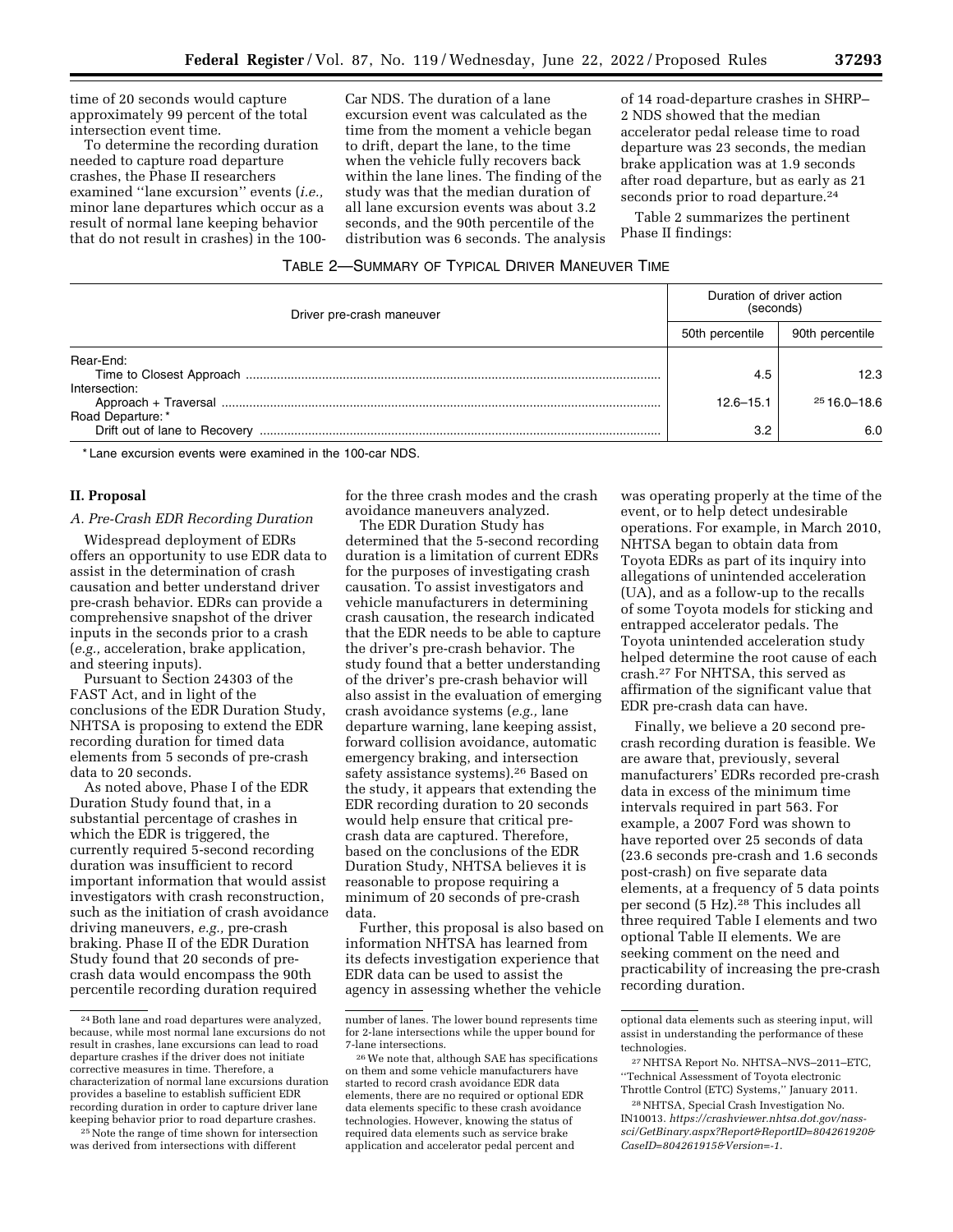# *B. Pre-Crash EDR Recording Frequency*

The current Table I in part 563 requires an EDR to capture pre-crash data at a sample rate of 2 samples per second (Hz). The same sample rate applies to Table II elements of engine revolutions per minute (RPM), anti-lock braking system (ABS) status, electronic stability control (ESC) status and steering input. Generally, 5 seconds worth of pre-crash event data at 2 Hz sampling rate has been sufficient for the agency's crash investigators to better understand the vehicle speed and driver inputs prior to the event. However, from the agency's experience investigating allegations of unintended acceleration, NHTSA identified a need for the agency to consider improving the pre-crash data sample rate. Increasing the sampling rate in addition to the pre-crash recording duration, will be critical in determining crash causation.

NHTSA believes that increasing the EDR sampling frequency would provide the agency with a more detailed representation of pre-crash actions because in some crash circumstances, 2 Hz may be insufficient to identify crash causation factors and lead to misinterpretation of the data. For example, NHTSA is concerned that it is possible for rapid vehicle control inputs (*e.g.,* brake application and release or rapid reversals in steering input of less than 0.5 seconds,) to be completely missed by an EDR that records data at 2 Hz. Thus, although more crash causation information will be captured with the 20 second time duration, there is a concern that it could be misinterpreted without a refinement in acquisition frequency. An improved data sampling rate is also needed because of how fast the sequence of events leading to crashes can happen and how fast the vehicle's systems need to activate, such as the activations of crash avoidance technologies (*e.g.,* Antilock Braking System, and Electronic Stability Control). The current sampling rate is well below the timing necessary to understand the performance and effectiveness of such systems.

In addition, the EDR output for the pre-crash data elements are not synchronized,<sup>29</sup> even at the sampling rate of 2 Hz, which could result in uncertainty when it becomes necessary to compare the data at specific points in

time with precision. A greater sampling rate for the pre-crash data elements would reduce the potential uncertainty related to the relative timing of data elements, specifically for correlating the driver's commands and the vehicle's performance.

Furthermore, at least one vehicle manufacturer (Honda) has begun to voluntarily collect EDR data on the status and operation of advanced driver assistance systems, like the activation of forward crash warning alerts, automatic emergency braking activations, and similar lane keeping assist technologies. Generally, manufacturers have adopted the sampling rate used for pre-crash data elements that are voluntarily recorded by the EDR. An improved sampling rate of 10 Hz will provide the resolution to understand the real-world performance and effectiveness of these advanced crash avoidance systems that is not currently possible with the current 2 Hz sampling rate and nonsynchronized data collection. The combination of manufacturers' voluntary integration of advanced driver assistance system data elements and the increased sampling frequency would provide valuable insight on the performance of new technologies.

We believe a 10 Hz pre-crash recording frequency is feasible. We are aware of 10 Hz pre-crash recordings for steering angle and electronic stability control as far back as 2010.30 2012 EDRs in Chrysler vehicles recorded all Table I data elements and 5 Table II elements at 10 Hz.31 32 Also pointing to the practicability and appropriateness of 10 Hz sampling are statements of vehicle manufacturers and suppliers made to Virginia Tech researchers during the 2011–2013 timeframe (EDR Technology Study).33 When asked about near-term plans for EDR designs, these manufacturers and suppliers stated, ''Higher sampling frequency and longer recording interval for pre-crash data, *i.e.,* sampling frequency better than 1/10 of a second."<sup>34</sup>

As with the increased recording duration, we welcome comments on the need and practicability of increasing the sampling rate.

34 DOT HS 812 929, Pg. 39.

#### *C. Benefits*

Based on the EDR Duration Study findings, the current 5 second EDR precrash recording duration did not capture the initiation of pre-crash braking and steering maneuvers in a substantial percentage of cases. The proposed increased recording time for the precrash data would help ensure that data on the initiation of pre-crash actions and maneuvers are captured for most crashes. This increased data will enhance the usefulness of the recorded information and potentially lead to further improvements in the safety of current and future vehicles.

The increase in data recording frequency will clarify the interpretation of recorded pre-crash information. Specifically, this proposed refinement in acquisition frequency can capture rapid vehicle control inputs (*e.g.,* brake application and release or rapid reversals in steering input of less than 0.5 seconds) and activation of crash avoidance technologies that would otherwise be completely missed in the data stream under the current 2 Hz frequency sampling rate. Furthermore, without the increase in the data recording frequency, even with the proposed 20 second duration, crash investigators and researchers could still misinterpret the recorded data.

As discussed in past EDR rulemaking notices, EDR data improve crash investigations and crash data collection quality to assist safety researchers, vehicle manufacturers, and the agency to understand vehicle crashes better and to help determine crash causation.35 Similarly, vehicle manufacturers can utilize EDR data in improving vehicle designs and developing more effective vehicle safety countermeasures. In addition, the data can be used, by the vehicle manufacturers or the agency, to assess whether the vehicle was operating properly at the time of the event, or to help detect undesirable operations. For example, as discussed previously in Section II.A, the Toyota unintended acceleration study 36 served as affirmation of the significant value that EDR pre-crash data can have.

EDR data can also aid in the improvement of existing safety standards and the development of new

<sup>29</sup>The individual data elements collected from various sensors and modules may be running at different clock and processor speeds, and when recorded by the EDR during an event, they may not be precisely timed. A greater sampling rate for the pre-crash data elements can reduce the potential uncertainty related to the relative timing of data elements, specifically for correlating the driver's commands and the vehicle's performance.

<sup>30</sup>NASS CDS Case 2010–82–045. EDR download FTP site: *<https://www.nhtsa.gov/node/97996/2921>*. Download nass2010.zip.

<sup>31</sup> DOT HS 812 929, Pg. 18.

<sup>32</sup>NASS CDS Case 2012–12–075. EDR download FTP site: *<https://www.nhtsa.gov/node/97996/2921>*. Download nass2012.zip.

<sup>&</sup>lt;sup>33</sup> Five vehicle manufacturers and three suppliers were interviewed as part of the study.

<sup>35</sup>Even though crash investigators gather insightful information about the dynamics of crashes, some parameters cannot be determined or cannot be as accurately measured (such as the change in velocity) by traditional post-crash investigation procedures, such as visually examining and evaluating physical evidence, *e.g.,*  the crash-involved vehicles and skid marks.

<sup>36</sup>NHTSA Report No. NHTSA–NVS–2011–ETC, ''Technical Assessment of Toyota electronic Throttle Control (ETC) Systems,'' January 2011.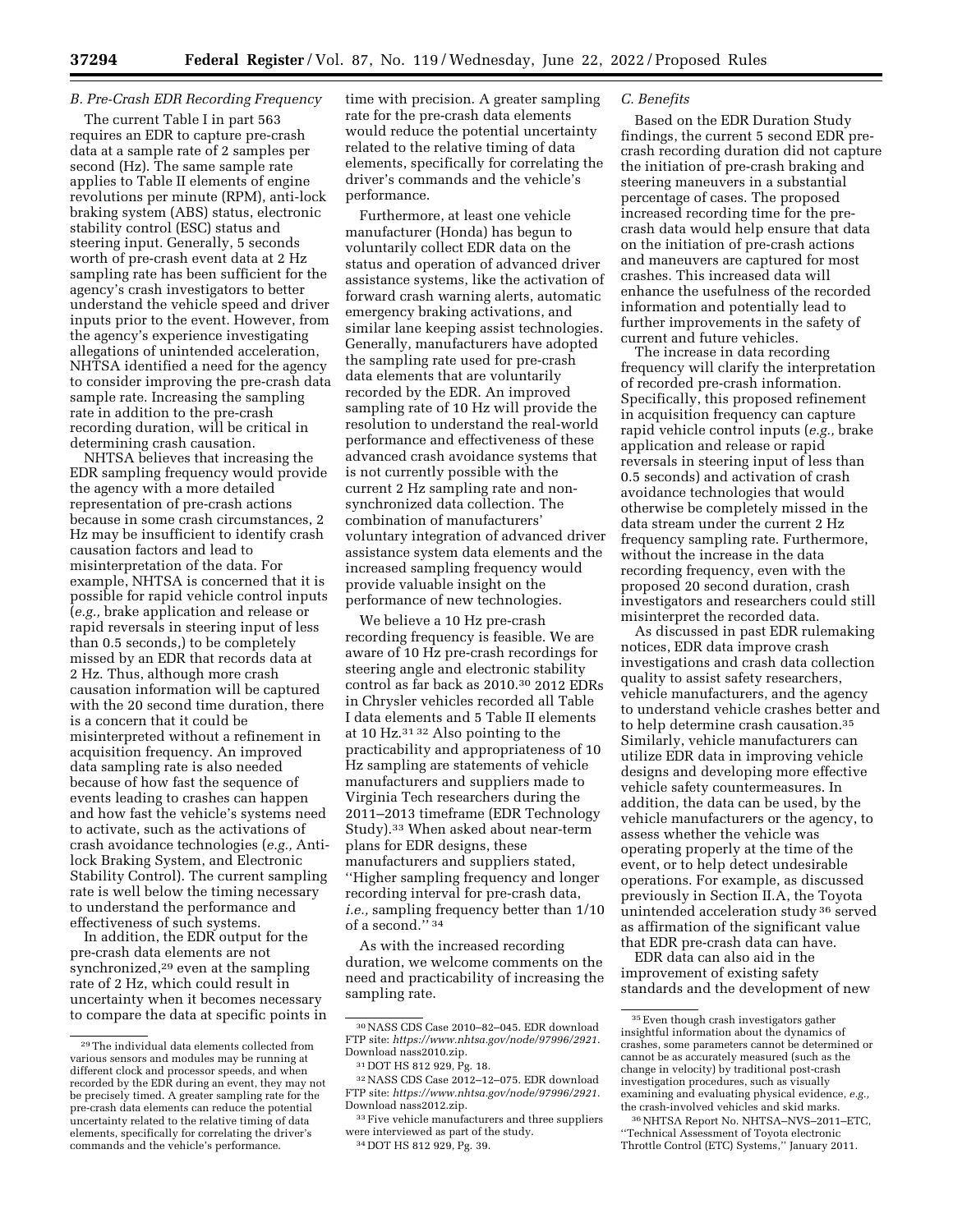ones. For example, the requirement for EDRs to record parameters of advanced restraint systems during an event of interest could help industry and the agency monitor the real-world performance of these systems and detect injury trends. As a result, vehicle manufacturers could more quickly improve advanced restraint systems and other occupant protection countermeasures. The agency would promulgate the necessary vehicle standards to further protect vehicle occupants. An increasing number of vehicles in the fleet today have advanced safety technologies, including advanced driver assistance system technologies. We anticipate that a better understanding of driver pre-crash behavior may assist in the evaluation of these emerging crash avoidance systems (*e.g.,* lane departure warning, lane keeping assist, forward collision avoidance, automatic emergency braking, and intersection safety assistance systems).

#### *D. Costs*

Increasing the recording time of the pre-crash data would improve the current part 563 data collection requirements, but could add additional cost for increased memory if there is little or no excess memory in the module. Another study on EDRs recently published by the agency

(referred to throughout this document as the EDR Technologies Study) reported from information provided by industry that a typical recorded event requires about 2 kilobytes (Kb) of memory depending on the manufacturer.37 Information from manufacturers also indicated that the typical microprocessor used in vehicle applications, in approximately the 2013 timeframe, had 32 Kb or 64 Kb of flash data as part of the air bag control module (ACM) and that only a fraction of the memory is dedicated to the EDR data. This study also estimated the total memory usage for all Table I 38 and Table II 39 data elements recorded for the minimum duration and frequency requirements in part 563. It reported that to record Table I and II data elements would require 0.072 Kb and 0.858 Kb of memory storage, respectively.40 This would represent the baseline memory, both required (0.072 Kb) and optional (0.858 Kb), needed for complying with part 563 and would account for only about 1.45 percent [0.93/64] of a 64 Kb microprocessor's memory and 2.9 percent [0.93/32] of a 32 Kb microprocessor's memory.

The table below specifies the Table I and II pre-crash data element memory usage under the current regulation (baseline memory) as well as the proposed increase in pre-crash

## TABLE 3—PRE-CRASH ELEMENT MEMORY USAGE

recording duration from 5 seconds to 20 seconds with no change in the 2 Hz frequency and the second scenario is an increase in recording frequency from 2 Hz to 10 Hz, for a 20 second duration. The pre-crash duration-only increase requires 0.21 Kb [1.14 Kb–0.93 Kb] of additional memory (a factor of 1.23 increase from the baseline).41 An increase in pre-crash recording duration from 5 seconds to 20 seconds with an increase in recording frequency from 2 Hz to 10 Hz would require 1.33 Kb of additional memory (a factor of 2.43 increase from the baseline).42

The EDR Technologies Study reported that the cost of flash memory (the type that could be used to permanently store an EDR image) was 0.000072 \$/Kb  $(0.072 \text{ } \phi/m$ egabyte (Mb)) in 2013, with the projection of a drop to .00003 \$/Kb  $(0.03 \; \varphi/Mb)$  by 2020. Cost estimates from the Federal Motor Carrier Safety Administration (FMCSA) for flash memory for commercial vehicle data recorders from 2005 gave a memory cost at \$0.002/Kb (200 ¢/Mb).43 This estimate is more than 15 years old and likely overestimates current EDR memory cost. Nonetheless, if we use this conservative estimate, the cost of additional memory needed for 20 seconds of pre-crash data collected at 10 Hz would be \$.003 [\$.002/Kb x (2.26– 0.93) Kb] per vehicle.

|                                 | Pre-crash elements |                   | Required EDR memory (Kb) |                         |                         |                 |
|---------------------------------|--------------------|-------------------|--------------------------|-------------------------|-------------------------|-----------------|
| Configuration                   | Duration           | Frequency<br>(Hz) | Table I                  | Table II                | Total                   | Increase factor |
| Duration and Frequency Increase | 20<br>20           | 10                | 0.072<br>0.162<br>0.642  | 0.858<br>1.019<br>1.819 | 0.930<br>1.140<br>2.260 | 1.23<br>2.43    |

According to the EDR Technology Study, the typical microprocessor used in vehicle applications for the ACM had 32Kb or 64Kb of flash data. The baseline EDR Table I and II data elements only represent about 1.45 percent of a 64 Kb microprocessor's memory and 2.9 percent of a 32 Kb microprocessor's memory. Increasing the duration to 20 seconds and frequency to 10 Hz would utilize 3.5 percent [2.26/64] of a 64 Kb microprocessor's memory and 7.06

percent [2.26/32] of a 32 Kb microprocessor's memory.

Given how slight the proposed increase in memory would be, the agency believes that memory changes needed to accommodate the added EDR data storage can be incorporated into the existing or planned memory design in vehicles.44 NHTSA believes that in most cases the amount of additional memory necessary to comply with the proposed requirements would be less than the

unused memory on a vehicle's ACM chip. In such cases, there should be zero increase in memory cost. The rare exception to this would be a situation where an ACM is at its full memory usage (*i.e.,* due to the collection of optional data elements) that does not have a few percent of memory to spare. In this situation, it is possible that there could be an additional cost to move to

<sup>&</sup>lt;sup>37</sup> DOT HS 812 929, Pg. 23.<br><sup>38</sup> See Table 20 in DOT HS 812 929.

<sup>39</sup>See Table 21 in DOT HS 812 929.

<sup>40</sup>There are 3 data elements in Table I and 4 in Table II that are frequency based. We assume 1 Byte of memory for each data sample (11 Bytes for each data element). This results in 33 and 44 Bytes of frequency-based data in Tables I and II, respectively.

<sup>41</sup>The frequency-based pre-crash data are assumed to increase from 11 to 41 Bytes per data element, based on a factor of 4 increase in duration.

<sup>42</sup>The frequency-based pre-crash data are assumed to increase from 11 to 201 Bytes per data element, based on a factor of 4 increase in duration and a factor of 5 increase in recording frequency.

<sup>43</sup> Kreeb, R.M. and B.T. Nicosia (2005). ''Vehicle Data Recorders,'' (FMCSA–PSV–06–001). Federal

Motor Carrier Safety Administration, Washington, DC.

<sup>44</sup>Specifically, more memory and faster processors are critical to the performance of advanced driver assistance systems (ADAS), highly automated driving functions, and other electronic subsystems (such infotainment, navigation, communication) in vehicles.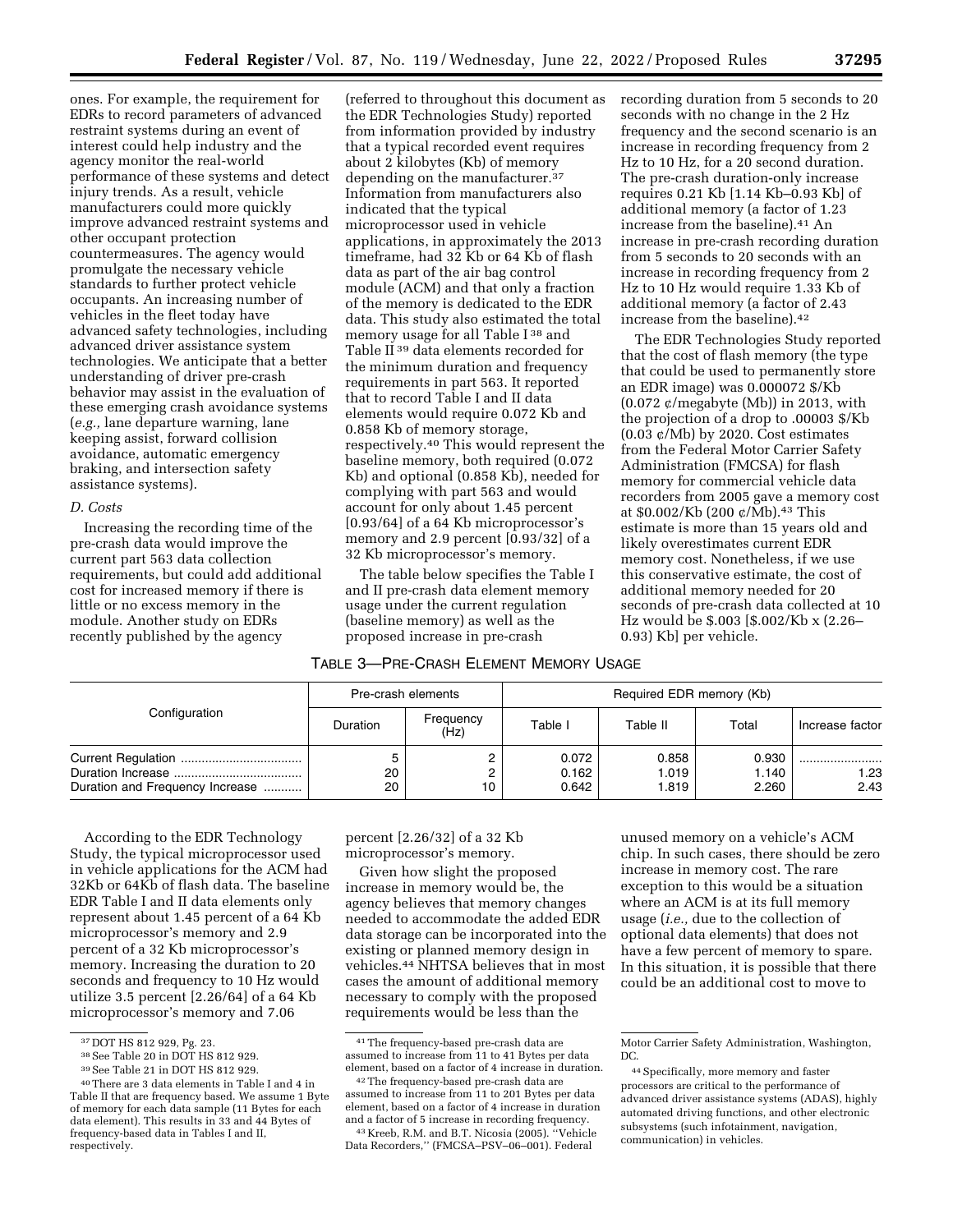a larger chip.45 Vehicle manufacturers could alternatively reduce the number of optional Table II data elements being recorded, until such time that the ACM chip is being enlarged for other reasons. We seek comment on whether current EDRs will need to increase their memory capacity or change the memory implementation strategy (*i.e.,* short term memory buffer verse long-term storage) to meet the new requirements. We also seek comment on our cost estimates and whether our assumptions are accurate. Are there other costs (*e.g.,* redesign for a larger unit, additional capacity for Random-Access Memory (RAM), etc.),46 or other factors we need to consider?

Finally, we do not anticipate there being any additional processor speed or backup power needs associated with the proposed greater recording duration and frequency increase. As found in the EDR Technologies Study, more than a decade ago at least one vehicle manufacturer was recording 20 seconds of data at 5 Hz. Since that time, manufacturers may have improved the processing speed of their ACM in order to handle additional crash deployable components, such as ejection mitigation curtains. Thus, the proposed changes would not be expected to burden the speed of the processor. Nonetheless, we seek comment on the potential impact on the ACM processor and associated cost.

### *E. Lead Time*

We are proposing an effective date of the first September 1st one year from the publication of the final rule. For example, if the final rule is published on October 1, 2022, the effective date is September 1, 2024. The agency estimates that 99.5 percent of model year 2021 passenger cars and other vehicles with a GVWR of 3,855 kg or less have part 563-compliant EDRs. As discussed in the cost section, the agency believes that increasing the required pre-crash data recording time will not require any additional hardware or substantial redesign of the EDR or the

vehicle and will likely only require minimal software changes. With that in mind, the agency believes a year of lead time is reasonable. Comments are requested on this proposed lead time.

## **III. Rulemaking Analyses and Notices**

# **Executive Order 12866, Executive Order 13563, and DOT Regulatory Policies and Procedures**

We have considered the potential impact of this proposed rule under Executive Order 12866, Executive Order 13563, and DOT Order 2100.6A. This NPRM is nonsignificant under E.O. 12866 and was not reviewed by the Office of Management and Budget. It is also not considered ''of special note to the Department'' under DOT Order 2100.6A, *Rulemaking and Guidance Procedures.* 

As discussed in this NPRM, the additional pre-crash data that would be collected by EDRs under the proposed rule would be valuable for the advancement of vehicle safety by enhancing and facilitating crash investigations, the evaluation of safety countermeasures, advanced restraint and safety countermeasure research and development, and certain safety defect investigations. Improvements in vehicle safety could occur indirectly from the collection of these data.

We estimate that about that 99.5 percent of model year 2021 passenger cars and other vehicles with a GVWR of 3,855 kg or less are already equipped with part 563-compliant EDRs. As discussed in the above section on the cost impacts of this NPRM, the agency believes that no additional hardware would be required by the proposed amendment and that the compliance costs would be negligible, and we are seeking comment on the costs of the proposed rule.

## **Regulatory Flexibility Act**

Pursuant to the Regulatory Flexibility Act (5 U.S.C. 601 *et seq.,* as amended by the Small Business Regulatory Enforcement Fairness Act (SBREFA) of 1996), whenever an agency is required to publish a notice of proposed rulemaking or final rule, it must prepare and make available for public comment a regulatory flexibility analysis that describes the effect of the rule on small entities (*i.e.,* small businesses, small organizations, and small governmental jurisdictions). The Small Business Administration's regulations at 13 CFR part 121 define a small business, in part, as a business entity ''which operates primarily within the United States.'' (13 CFR 121.105(a)(1)). No regulatory flexibility analysis is required if the

head of an agency certifies the proposed or final rule will not have a significant economic impact on a substantial number of small entities. SBREFA amended the Regulatory Flexibility Act to require Federal agencies to provide a statement of the factual basis for certifying that a proposed or final rule will not have a significant economic impact on a substantial number of small entities.

This action proposes minor amendments to 49 CFR part 563, Event Data Recorders (EDRs) to extend the recording period for pre-crash elements in voluntarily installed EDRs from 5 seconds of pre-crash data at a frequency of 2 Hz to 20 seconds of pre-crash data at a frequency of 10 Hz. The proposed rule applies to vehicle manufacturers who produce light vehicles with a GVWR not greater than 3,855 kg (8,500 pounds) and voluntarily install EDRs in their vehicles. It also applies to finalstage manufacturers and alterers. NHTSA analyzed current small manufacturers in detail in the accompanying Preliminary Regulatory Evaluation (PRE) 47 and found that none of the entities listed in the analysis would be impacted by this proposal. If adopted, the proposal would directly affect 20 single stage motor vehicle manufacturers.48 None of these are qualified as small business. However, NHTSA analyzed current small manufacturers, multistage manufacturers, and alterers that currently have part 563 compliant EDRs and found that 13 motor vehicle manufacturers affected by this proposal would qualify as small businesses. While these 13 motor vehicle manufacturers qualify as small businesses, none of them would be significantly affected by this rulemaking for several reasons. First, vehicles that contain EDRs are already required to comply with part 563. This proposed rule would not require hardware changes, but would require adjusting the recording time and sampling rate for up to seven pre-crash data elements. The agency believes current or planned systems are capable of accommodating these changes. Additionally, NHTSA believes the market for the vehicle products of the 13 small vehicle manufacturers is highly inelastic, meaning that purchasers of their products are enticed by the desire to

<sup>45</sup> In this situation, there could be an additional cost to move to a larger chip. According to the EDR Technologies Study reported that the cost of flash memory (the type that could be used to permanently store an EDR image) was 0.00072 \$/megabyte (Mb) in 2013, with the projection of a drop to 0.0004 \$/Mb by 2017.

<sup>46</sup>An internet search for automotive grade microprocessor chips with 64 Kb and 128 Kb flash memory capacity indicate that they also had 4 Kb of available Static Random-Access Memory (SRAM) integrated with the chip. SRAM is a popular choice for volatile storage because of its speed, reliability, low-power consumption and low cost (*e.g.,* ideal for applications involving continuous data transfer, buffering, data logging, audio, video and other math- and data-intensive functions). *[https://](https://www.microchip.com/wwwproducts/en/AT90CAN64) [www.microchip.com/wwwproducts/en/](https://www.microchip.com/wwwproducts/en/AT90CAN64)  [AT90CAN64](https://www.microchip.com/wwwproducts/en/AT90CAN64)*.

<sup>47</sup>The PRE is available in the same docket as this proposal.

<sup>48</sup>BMW, Fiat/Chrysler (Ferrari and Maserati), Ford, Geely (Volvo), General Motors, Honda (Acura), Hyundai, Kia, Lotus, Mazda, Mercedes, Mitsubishi, Nissan (Infiniti), Porsche, Subaru, Suzuki, Tata (Jaguar and Land Rover), Tesla, Toyota (Lexus), and Volkswagen/Audi.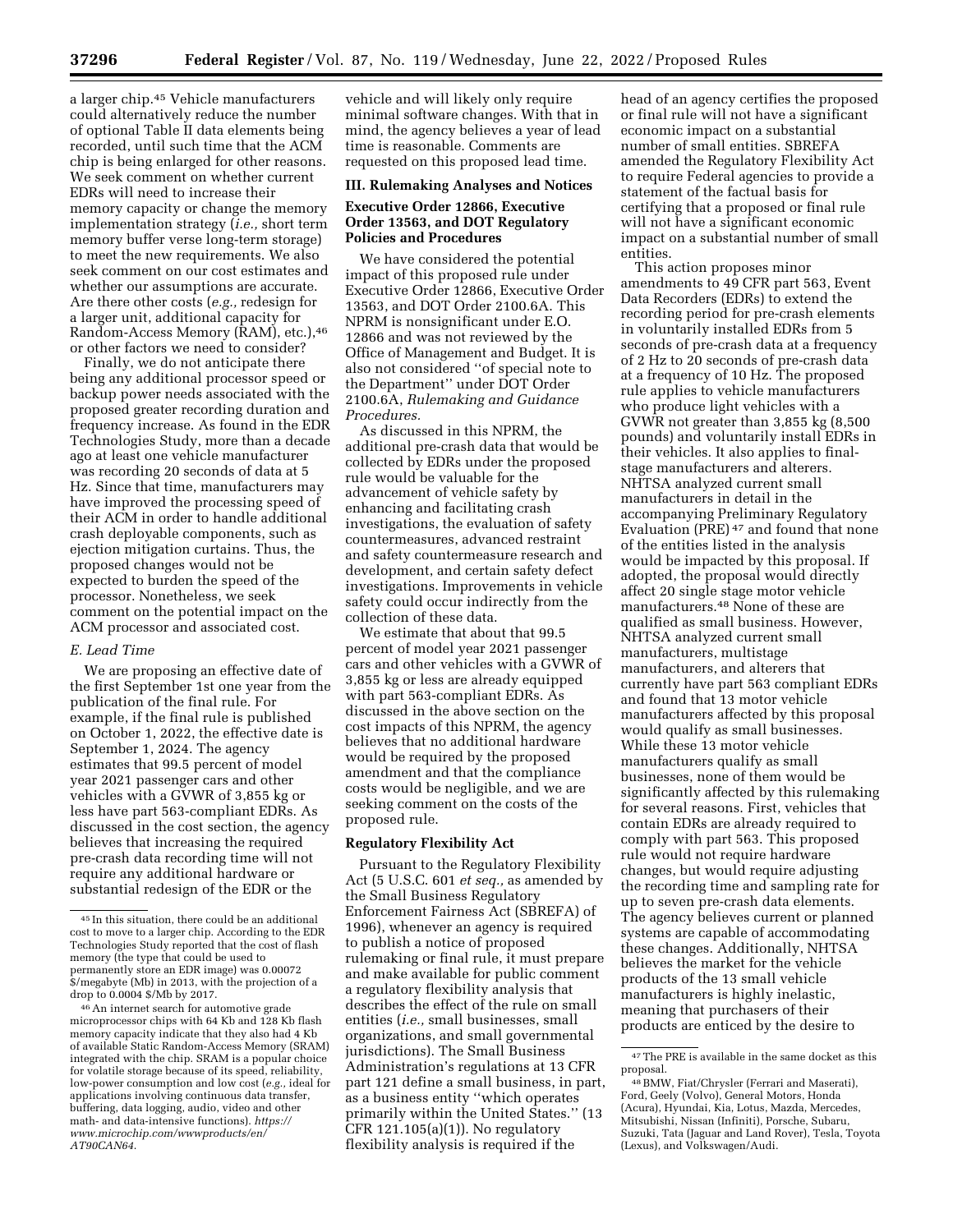have a highly customized vehicle. Generally, under this circumstance, if any price increase, the price of competitor's models will also need to be raised by a similar amount, since all light vehicles must comply with the standards. Therefore, any reasonable price increase will not have any effect on sales of these vehicles. Thus, I hereby certify that this proposed rule would not have a significant economic impact on a substantial number of small entities. Additional details related to the basis of this finding can be found in the PRE for this rulemaking proposal.

### **Executive Order 13132**

NHTSA has examined today's proposed rule pursuant to Executive Order 13132 (64 FR 43255, August 10, 1999) and concludes that no additional consultation with states, local governments or their representatives is mandated beyond the rulemaking process. This NPRM proposes minor technical amendments to an already existing regulation.49 When 49 CFR part 563 was promulgated in 2006, NHTSA explained its view that any state laws or regulations that would require or prohibit the types of EDRs addressed by part 563, or that would affect their design or operations, would create a conflict and therefore be preempted. As a result, regarding this NPRM, NHTSA does not believe there are current state laws or regulations for EDRs that conflict with part 563 or with the overall minor change to capture time proposed by this document. Further, the amendments proposed by this NPRM are directed by the FAST Act, which directs NHTSA to conduct a study to determine the amount of time EDRs should capture and record data to provide sufficient information for crash investigators, and conduct a rulemaking based on this study to establish the appropriate recording period in part 563. NHTSA conducted an EDR Duration Study and submitted a Report to Congress summarizing the results of this study in September 2018. This NPRM initiates the rulemaking mandated by the FAST Act. To the extent there are state laws with different capture times than that proposed by this NPRM, Congress made the determination in the FAST Act that the capture time required by part 563 should be extended. NHTSA is issuing this NPRM in accordance with that statutory mandate. NHTSA requests stakeholder input on this issue.

# **Executive Order 12988 (Civil Justice Reform)**

When promulgating a regulation, Executive Order 12988 specifically requires that the agency must make every reasonable effort to ensure that the regulation, as appropriate: (1) Specifies in clear language the preemptive effect; (2) specifies in clear language the effect on existing Federal law or regulation, including all provisions repealed, circumscribed, displaced, impaired, or modified; (3) provides a clear legal standard for affected conduct rather than a general standard, while promoting simplification and burden reduction; (4) specifies in clear language the retroactive effect; (5) specifies whether administrative proceedings are to be required before parties may file suit in court; (6) explicitly or implicitly defines key terms; and (7) addresses other important issues affecting clarity and general draftsmanship of regulations.

Pursuant to this Order, NHTSA notes as follows. The preemptive effect of this proposed rule is discussed above in connection with E.O. 13132. NHTSA notes further that there is no requirement that individuals submit a petition for reconsideration or pursue other administrative proceeding before they may file suit in court.

# **Executive Order 13609 (Promoting International Regulatory Cooperation)**

Executive Order 13609, ''Promoting International Regulatory Cooperation,'' promotes international regulatory cooperation to meet shared challenges involving health, safety, labor, security, environmental, and other issues and to reduce, eliminate, or prevent unnecessary differences in regulatory requirements.

The agency is currently participating in the negotiation and development of technical standards for Event Data Recorders in the United Nations Economic Commission for Europe (UNECE) World Forum for Harmonization of Vehicle Regulations (WP.29). As a signatory member, NHTSA is obligated to initiate rulemaking to incorporate safety requirements and options specified in Global Technical Regulations (GTRs) if the U.S. votes in the affirmative to establish the GTR. No GTR for EDRs has been developed at this time. NHTSA has analyzed this proposed rule under the policies and agency responsibilities of Executive Order 13609, and has determined this proposal would have no effect on international regulatory cooperation.

### **National Environmental Policy Act**

NHTSA has analyzed this NPRM for the purposes of the National Environmental Policy Act. The agency has determined that implementation of this action would not have any significant impact on the quality of the human environment.

## **Paperwork Reduction Act**

Under the Paperwork Reduction Act of 1995 (PRA), a person is not required to respond to a collection of information by a Federal agency unless the collection displays a valid Office of Management and Budget (OMB) control number. This NPRM proposes requirements that relate to an information collection that is subject to the PRA, but the proposed requirements are not expected to increase the burden associated with the information collection. NHTSA is currently in the process of seeking approval for OMB for the information collection. In compliance with the requirements of the PRA, NHTSA published a notice in the **Federal Register** on August 26, 2021 (86 FR 47719), seeking public comment and providing a 60-day comment period. NHTSA has now followed up with a second notice, published a notice on March 17, 2022 (87 FR 15302), announcing that the agency is submitting the information collection request to OMB for approval.

## **National Technology Transfer and Advancement Act**

Under the National Technology Transfer and Advancement Act of 1995 (NTTAA) (Pub. L. 104–113), ''all Federal agencies and departments shall use technical standards that are developed or adopted by voluntary consensus standards bodies, using such technical standards as a means to carry out policy objectives or activities determined by the agencies and departments.'' Voluntary consensus standards are technical standards (*e.g.,* materials specifications, test methods, sampling procedures, and business practices) that are developed or adopted by voluntary consensus standards bodies, such as SAE International (SAE). The NTTAA directs us to provide Congress, through OMB, explanations when we decide not to use available and applicable voluntary consensus standards. The NTTAA requires agencies to use voluntary consensus standards in lieu of government-unique standards except where inconsistent with law or otherwise impractical.

There are several consensus standards related to EDRs, most notably those standards published by SAE (J1698—

<sup>49</sup>The 2006 final rule promulgating 49 CFR part 563 discussed preemption at length. 71 FR 50907, 51029 (Aug. 28, 2006).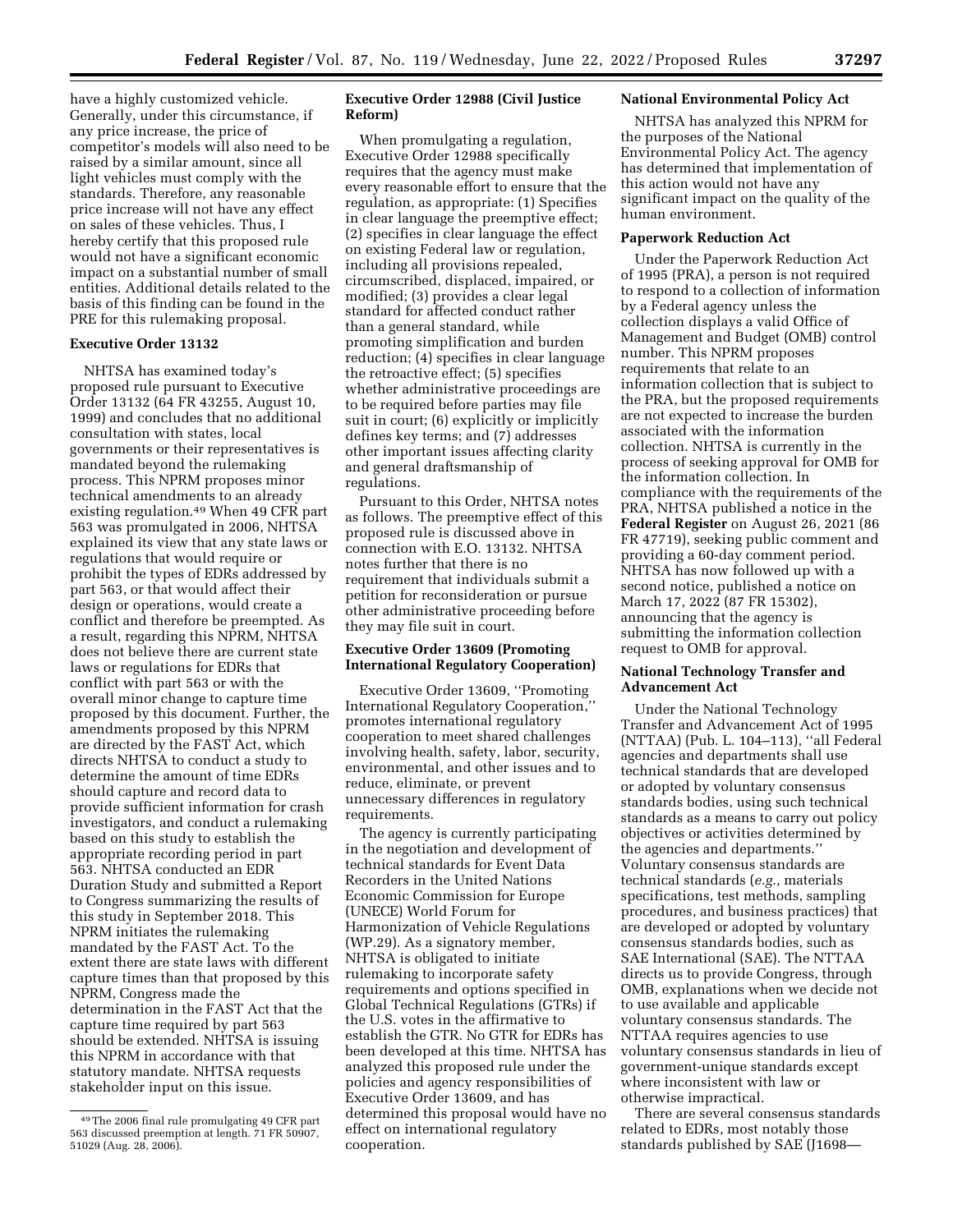Event Data Recorder) and Institute of Electrical and Electronics Engineers (IEEE) (Standard 1616, IEEE Standard for Motor Vehicle Event Data Recorder). NHTSA carefully considered the consensus standards applicable to EDR data elements in establishing part 563. Consensus standards for recording time/ intervals, data sample rates, data retrieval, data reliability, data range, accuracy and precision, and EDR crash survivability were evaluated by NHTSA and adopted when appropriate. The FAST Act directed NHTSA to conduct a study to determine the amount of time EDRs should capture and record precrash data to provide sufficient information for crash investigators, and to conduct a rulemaking based on this study to establish the appropriate recording period in NHTSA's EDR regulation. NHTSA conducted the EDR Duration Study and submitted a Report to Congress summarizing the results of this study in September 2018. This particular rulemaking exceeds the precrash data recording durations of the SAE and IEEE standards (*i.e.,* SAE and IEEE recommend recording 8 seconds of pre-crash data) based upon the new information obtained from the EDR Duration Study. The results of the study on EDR recording duration suggest that the recommended recording duration by these standards would not capture the initiation of crash avoidance maneuvers. NHTSA declines to adopt the voluntary consensus standards for the pre-crash recording because such a decision would be inconsistent with the best available information to the agency and conflict with the outcome of a study required by the FAST Act.

### **Unfunded Mandates Reform Act**

Section 202 of the Unfunded Mandates Reform Act of 1995 (UMRA) requires Federal agencies to prepare a written assessment of the costs, benefits, and other effects of proposed or final rules that include a Federal mandate likely to result in the expenditure by State, local, or tribal governments, in the aggregate, or by the private sector, of more than \$100 million annually (adjusted for inflation with base year of 1995). Adjusting this amount by the implicit gross domestic product price deflator for the year 2020 results in \$158 million (113.625/71.868 = 1.581). Before promulgating a rule for which a written statement is needed, section 205 of the UMRA generally requires the agency to identify and consider a reasonable number of regulatory alternatives and adopt the least costly, most costeffective, or least burdensome alternative that achieves the objectives of the rule. The provisions of section

205 do not apply when they are inconsistent with applicable law. Moreover, section 205 allows the agency to adopt an alternative other than the least costly, most cost-effective, or least burdensome alternative if the agency publishes with the final rule an explanation of why that alternative was not adopted.

This NPRM would not result in expenditures by State, local, or tribal governments, in the aggregate, or by the private sector in excess of \$158 million (in 2020 dollars) annually. As a result, the requirements of Section 202 of the Act do not apply.

# **Executive Order 13045 (Protection of Children From Environmental Health and Safety Risks)**

Executive Order 13045, ''Protection of Children from Environmental Health and Safety Risks,'' (62 FR 19885, April 23, 1997) applies to any proposed or final rule that: (1) Is determined to be ''economically significant,'' as defined in E.O. 12866, and (2) concerns an environmental health or safety risk that NHTSA has reason to believe may have a disproportionate effect on children. If a rule meets both criteria, the agency must evaluate the environmental health or safety effects of the rule on children and explain why the rule is preferable to other potentially effective and reasonably feasible alternatives considered by the agency.

This rulemaking is not subject to the Executive order because it is not economically significant as defined in E.O. 12866.

### **Executive Order 13211**

Executive Order 13211 (66 FR 28355, May 18, 2001) applies to any rulemaking that: (1) is determined to be economically significant as defined under E.O. 12866, and is likely to have a significantly adverse effect on the supply of, distribution of, or use of energy; or (2) that is designated by the Administrator of the Office of Information and Regulatory Affairs as a significant energy action. This rulemaking is not subject to E.O. 13211.

#### **Privacy**

The E-Government Act of 2002, Public Law 107–347, sec. 208, 116 Stat. 2899, 2921 (Dec. 17, 2002), requires Federal agencies to conduct a Privacy Impact Assessment when they develop or procure new information technology involving the collection, maintenance, or dissemination of information in identifiable form or they make substantial changes to existing information technology that manages information in identifiable form. A PIA is an analysis of how information in identifiable form is collected, stored, protected, shared, and managed. The purpose of a PIA is to demonstrate that system owners and developers have incorporated privacy protections throughout the entire life cycle of a system.

The Agency submitted a Privacy Threshold Analysis analyzing this rulemaking to the DOT, Office of the Secretary's Privacy Office (DOT Privacy Office). The DOT Privacy Office has tentatively determined that this rulemaking does not create privacy risk because no new or substantially changed technology would collect, maintain, or disseminate information in an identifiable form because of this proposed rule. Even so, the Agency requests comment on this determination.

### **Plain Language**

Executive Order 12866 requires each agency to write all rules in plain language. Application of the principles of plain language includes consideration of the following questions:

• Have we organized the material to suit the public's needs?

• Are the requirements in the rule clearly stated?

• Does the rule contain technical language or jargon that isn't clear?

• Would a different format (grouping and order of sections, use of headings, paragraphing) make the rule easier to understand?

• Would more (but shorter) sections be better?

• Could we improve clarity by adding tables, lists, or diagrams?

• What else could we do to make the rule easier to understand?

If you have any responses to these questions, please include them in your comments on this proposal.

## **Regulation Identifier Number (RIN)**

The Department of Transportation assigns a regulation identifier number (RIN) to each regulatory action listed in the Unified Agenda of Federal Regulations. The Regulatory Information Service Center publishes the Unified Agenda in April and October of each year. You may use the RIN contained in the heading at the beginning of this document to find this action in the Unified Agenda.

#### **Proposed Regulatory Text**

#### **List of Subjects in 49 CFR Part 563**

Motor vehicle safety, Motor vehicles, Reporting and record keeping requirements.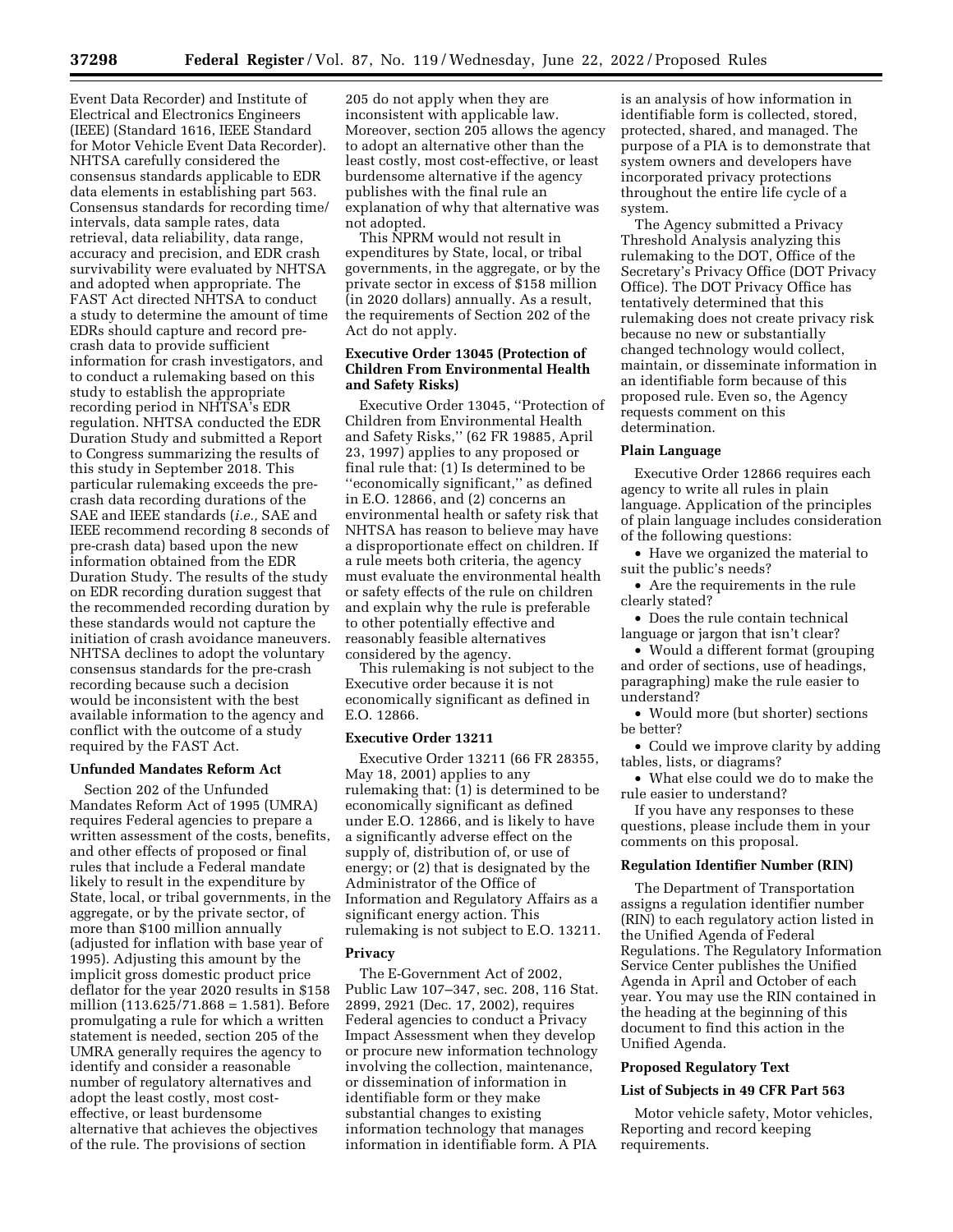In consideration of the forgoing, NHTSA is proposing to amend 49 CFR part 563 as follows:

# **PART 563—EVENT DATA RECORDERS**

■ 1. Revise the authority citation for part 563 to read as follows:

**Authority:** 49 U.S.C. 322, 30101, 30111, 30115, 30117, 30166, 30168; delegation of authority at 49 CFR 1.95.

■ 2. Revise § 563.3 to read as follows:

#### **§ 563.3 Application.**

This part applies to the following vehicles manufactured on or after [the first September 1st one year after publication of final rule], if they are equipped with an event data recorder: passenger cars, multipurpose passenger vehicles, trucks, and buses with a gross vehicle weight rating (GVWR) of 3,855 kg (8,500 pounds) or less and an unloaded vehicle weight of 2,495 kg (5,500 pounds) or less, except for walkin van-type trucks or vehicles designed to be sold exclusively to the U.S. Postal Service. This part also applies to manufacturers of those vehicles.

However, vehicles manufactured before September 1, 2013, that are manufactured in two or more stages or that are altered (within the meaning of 49 CFR 567.7) after having been previously certified to the Federal motor vehicle safety standards (FMVSS) in accordance with part 567 of this chapter need not meet the requirements of this part.

■ 3. In § 563.7, revise Table I in paragraph (a) and Table II in paragraph (b) to read as follows:

#### **§ 563.7 Data elements.**

 $(a) * * * *$ 

# TABLE I—DATA ELEMENTS REQUIRED FOR ALL VEHICLES EQUIPPED WITH AN EDR

| Recording interval/time <sup>1</sup><br>(relative to time zero)         | Data sample rate<br>(samples per second) |
|-------------------------------------------------------------------------|------------------------------------------|
| 0 to 250 ms or 0 to End of Event Time plus 30                           | 100                                      |
| 0-300 ms or 0 to End of Event Time plus 30 ms,<br>whichever is shorter. | N/A                                      |
| 0-300 ms or 0 to End of Event Time plus 30 ms,<br>whichever is shorter. | N/A                                      |
|                                                                         | 10                                       |
|                                                                         | 10                                       |
|                                                                         | 10                                       |
|                                                                         | N/A                                      |
|                                                                         | N/A                                      |
|                                                                         | N/A                                      |
|                                                                         | N/A                                      |
|                                                                         | N/A                                      |
|                                                                         | N/A                                      |
|                                                                         | N/A                                      |
|                                                                         | N/A                                      |
|                                                                         | N/A                                      |
|                                                                         | ms, whichever is shorter.                |

1 Pre-crash data and crash data are asynchronous. The sample time accuracy requirement for pre-crash time is  $-0.1$  to 1.0 sec (e.g., T =  $-1$  would need to occur between  $-1.1$  and 0 seconds).

<sup>2</sup>The frontal air bag warning lamp is the readiness indicator specified in S4.5.2 of FMVSS No. 208, and may also illuminate to indicate a malfunction in another part of the deployable restraint system.<br><sup>3</sup>The ignition cycle at the time of download is not required to be recorded at the time of the crash, but shall be reported during the download

process.

# (b) \* \* \*

### TABLE II—DATA ELEMENTS REQUIRED FOR VEHICLES UNDER SPECIFIED MINIMUM CONDITIONS

| Data element name                               | Condition for requirement | Recording interval/time <sup>1</sup><br>(relative to time zero)             | Data sample rate<br>(per second) |
|-------------------------------------------------|---------------------------|-----------------------------------------------------------------------------|----------------------------------|
|                                                 |                           | N/A                                                                         | N/A                              |
|                                                 |                           |                                                                             | N/A                              |
|                                                 |                           |                                                                             | N/A                              |
|                                                 |                           | 0-250 ms, or 0 to End of Event<br>Time plus 30 ms, whichever is<br>shorter. | 100                              |
|                                                 |                           | 0-300 ms, or 0 to End of Event<br>Time plus 30 ms, whichever is<br>shorter. | N/A                              |
|                                                 |                           | 0-300 ms, or 0 to End of Event<br>Time plus 30 ms, whichever is<br>shorter. | N/A                              |
| Time, maximum delta-V, resultant    If recorded |                           | 0-300 ms, or 0 to End of Event<br>Time plus 30 ms, whichever is<br>shorter. | N/A                              |